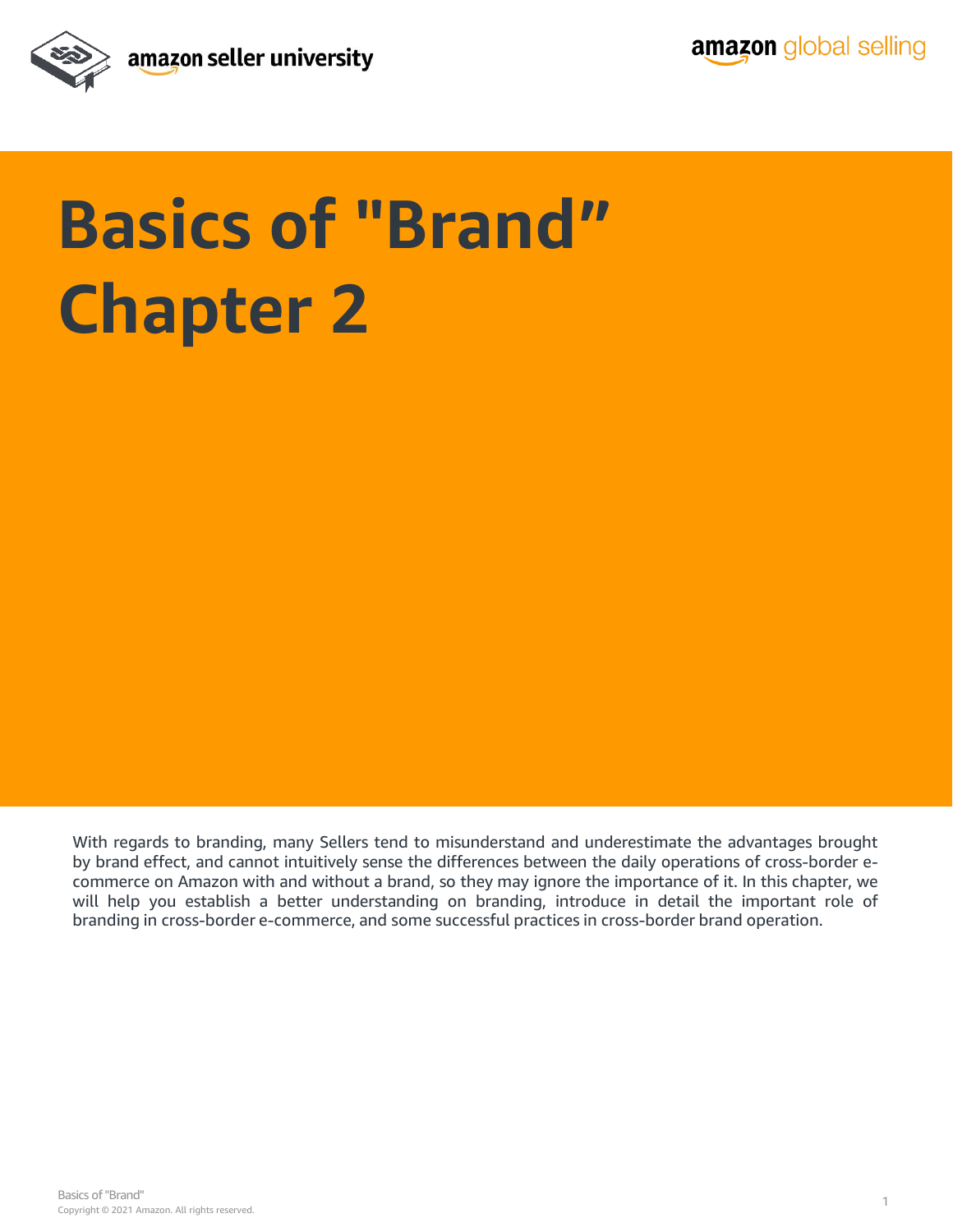### **2. What are the differences between cross-border ecommerce Sellers on Amazon with and without a brand?**

After having read the first chapter, you must have obtained a preliminary understanding of the positive impact of a brand on sales conversion. You might be curious about how the difference in sales caused by branding is actually generated? Now let's take a closer look at the actual sales process on Amazon - what are the actual differences between Sellers with a brand and Sellers without a brand in business operation?

2.1 [What are the differences between cross-border e-commerce Sellers on Amazon with and without a](#page-2-0) brand? …………………………………………………………………………….…...……………..………… 3

[There are three chapters in this course. For more courses, please refer to the course search guide on the Related](#page-5-0) Topics page to find what you want.

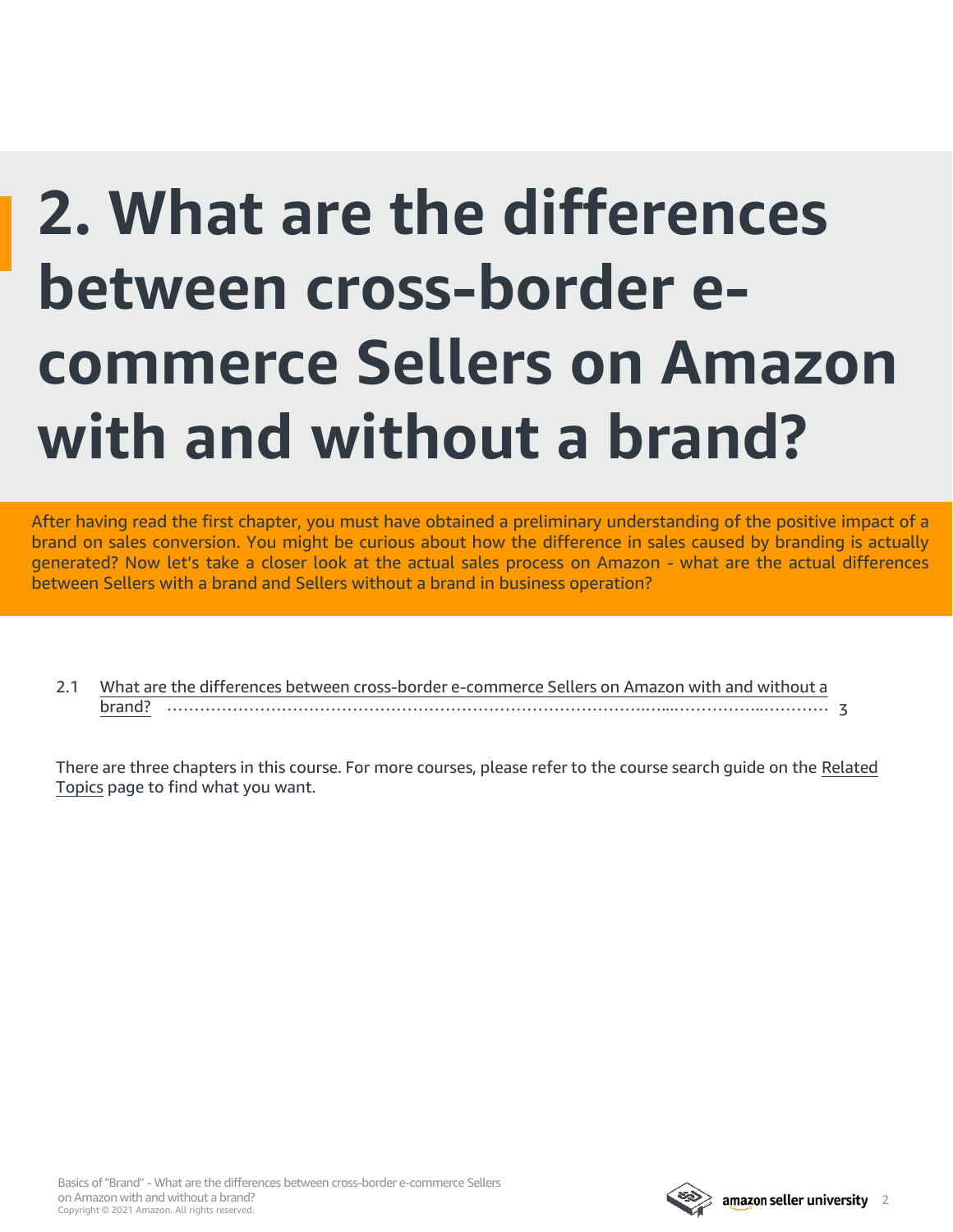#### <span id="page-2-0"></span>**2.1 What are the differences between cross-border e-commerce Sellers on Amazon with and without a brand?**



Data research shows**<sup>1</sup> 80%** of consumers find new brands and new products through Amazon; official data of Amazon Global Selling also indicates the sales growth rate of Sellers with a brand is **1.5 times**<sup>2</sup> that of total Sellers.

More and more Amazon Sellers are opting to use the branding strategy. By means of marketing and promoting functions, traffic tools and brand data analysis reports, which are exclusive for brand Sellers, they have greatly improved the image of their products and brands, and further spurred the increase of sales. They have also received positive feedback from consumers around the world.

In this chapter, you will find the differences between Sellers with and without a brand in the daily operations of cross-border e-commerce on Amazon.

| <b>Branded</b>                                                                                                                                                                                                                                                                                                                                                                                                                                                                                        | Non-branded                                                                                                                                                                                                                                                                                                                                                                                       |
|-------------------------------------------------------------------------------------------------------------------------------------------------------------------------------------------------------------------------------------------------------------------------------------------------------------------------------------------------------------------------------------------------------------------------------------------------------------------------------------------------------|---------------------------------------------------------------------------------------------------------------------------------------------------------------------------------------------------------------------------------------------------------------------------------------------------------------------------------------------------------------------------------------------------|
| More and richer display forms<br>A branded product can be displayed in richer forms,<br>such as image, text and video, to allow beautifully<br>illustrated description of product details, and display<br>product usage scenarios, helping buyers establish a<br>better understanding of the product features and usage<br>mode, and stimulating their desire to buy with rich<br>images, to thereby increase the sales conversion rate of<br>the listing page. In addition, the Seller can add brand | Product detail page displayed in plain text<br>Sellers who sell non-branded products can only use<br>plain text for product description. With a single display<br>form, they cannot use scenario images or videos to<br>display product features and usage scenarios more<br>comprehensively and directly, especially for functional<br>products. So they are more likely to appear unattractive. |
| stories to strengthen consumers' impression with the<br>brand.                                                                                                                                                                                                                                                                                                                                                                                                                                        |                                                                                                                                                                                                                                                                                                                                                                                                   |

*Example of a brand-exclusive graphic detail page:*



- 1. Cpcstrategy: <http://learn.cpcstrategy.com/rs/006-GWW-889/images/2018-Amazon-Shopper-Behavior-Study.pdf>
- 2. Official data of Amazon Global Selling in 2019

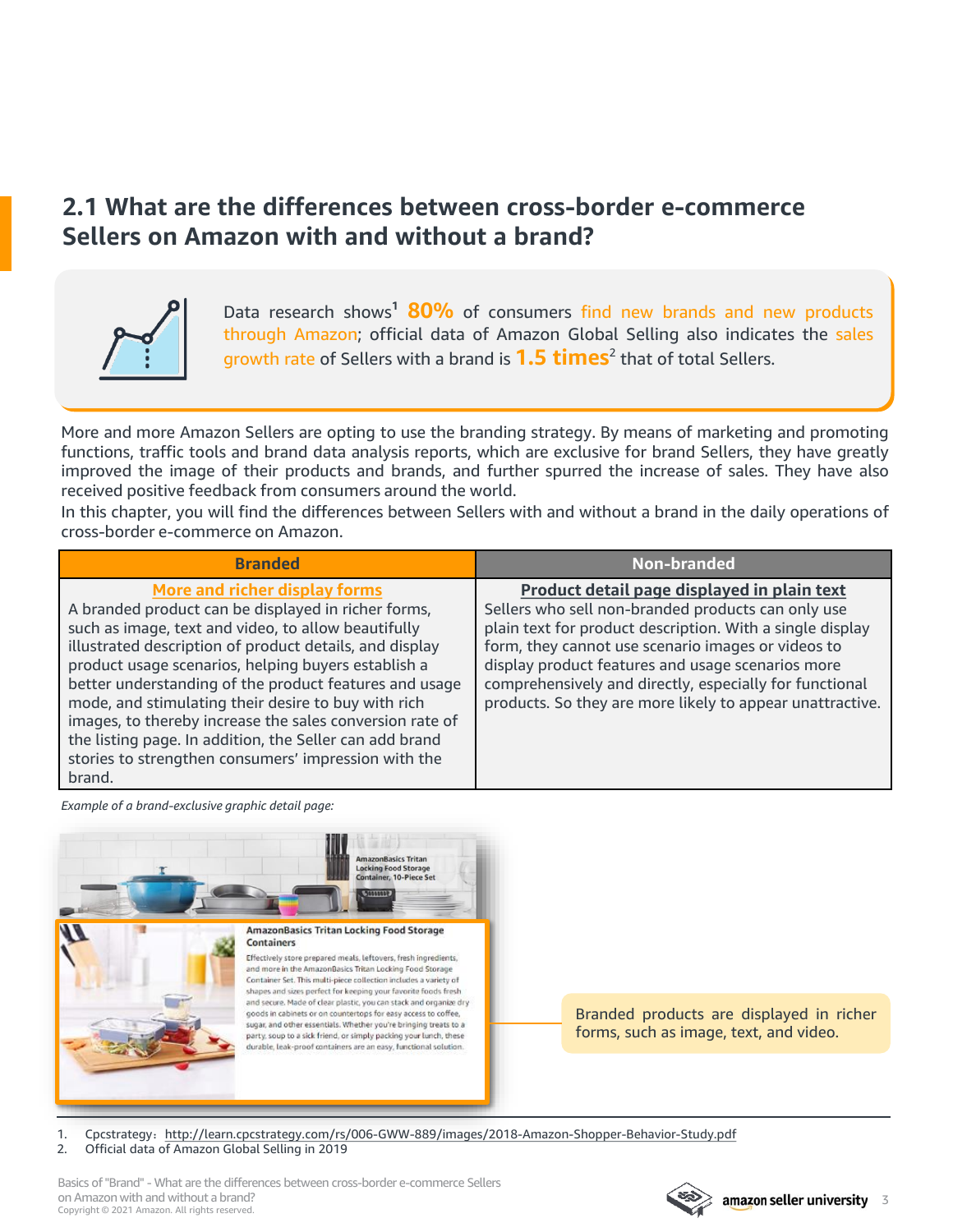| <b>Branded</b>                                                                                                                                                                                                                                                                                                                                                                                                | <b>Non-branded</b>                                                                                                                                                                                                                                                                                                                                              |
|---------------------------------------------------------------------------------------------------------------------------------------------------------------------------------------------------------------------------------------------------------------------------------------------------------------------------------------------------------------------------------------------------------------|-----------------------------------------------------------------------------------------------------------------------------------------------------------------------------------------------------------------------------------------------------------------------------------------------------------------------------------------------------------------|
| More brand exposure to increase buying<br>tendency<br>When consumers search for products, your brand<br>name can also be found in the product name item on<br>the page of search results. The repetition of the<br>brand name not only strengthens consumers'<br>impression with your brand, but also helps highlight<br>the characteristics of your products and push them<br>to the fore in search results. | More difficult to form memory points<br>Sellers who do not own a brand are not allowed to<br>include the brand name in the product name item in<br>accordance with Amazon's policy requirements.<br>Compared with other products, the uniqueness of<br>such cannot be highlighted in the first time, so they<br>cannot form a buying memory in consumers' mind. |
| <b>Facilitating exposure and sales of other products</b><br>of the brand                                                                                                                                                                                                                                                                                                                                      | Difficult to drive display and sales of other<br>products                                                                                                                                                                                                                                                                                                       |
| Consumers can directly click the brand name from<br>the product detail page to learn about the brand's<br>qualifications and the series of products under the<br>brand. In this way, the Seller can use a single product<br>to increase the exposure and conversion of other<br>products under the entire brand, thereby driving the<br>sales of the entire product line of the brand.                        | For Sellers who do not have a brand, because there is<br>no way to round up all products through the brand<br>name, it is difficult to interconnect with other<br>products, and the channels to display products are<br>limited, leading to invisible loss of many sales<br>opportunities.                                                                      |

*Example of a brand-exclusive graphic detail page:*



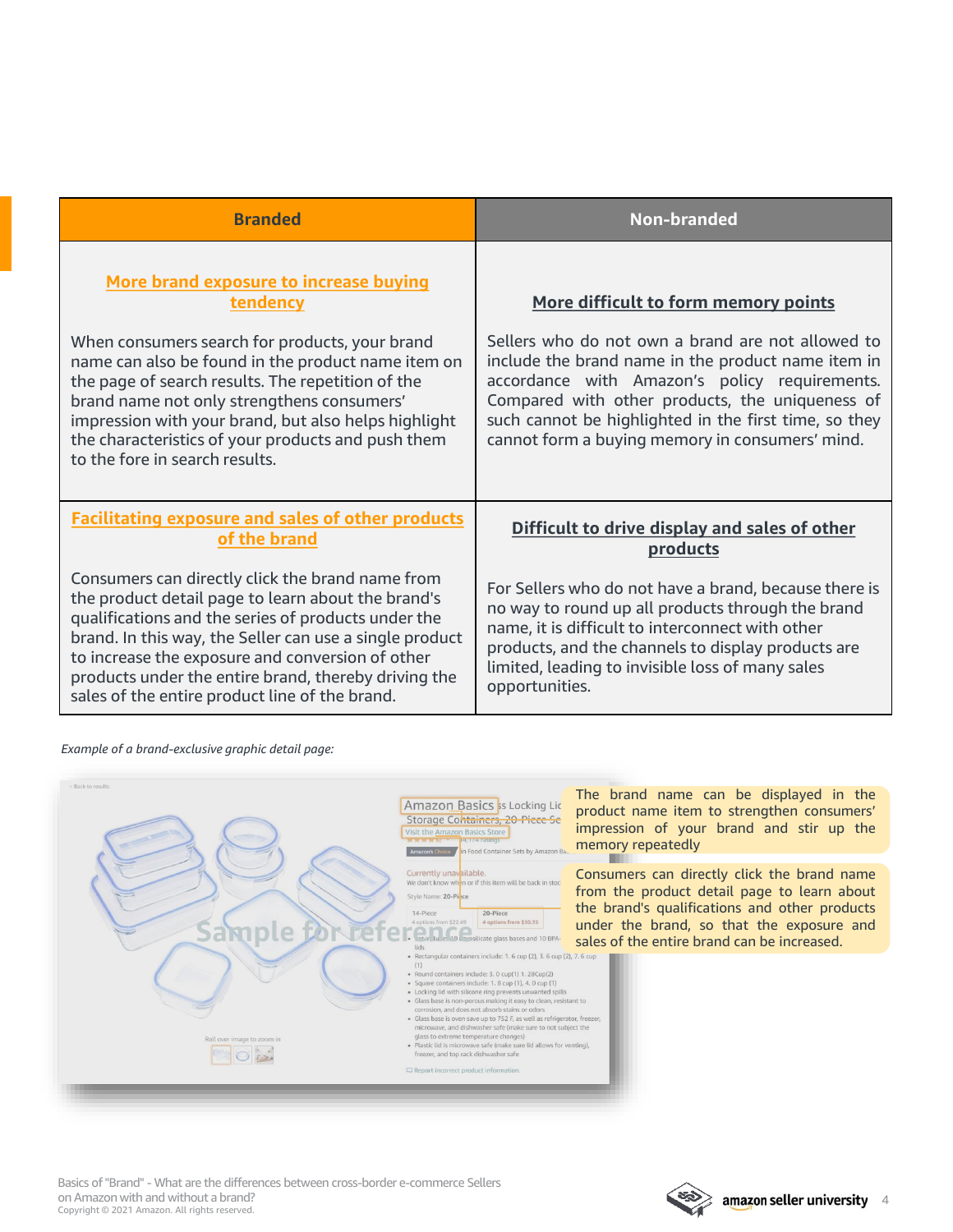| <b>Branded</b>                                                                                                                                                                                                                                                                                                                                                                                                                                                                                                                       | Non-branded                                                                                                                                                                                                                                                                                     |
|--------------------------------------------------------------------------------------------------------------------------------------------------------------------------------------------------------------------------------------------------------------------------------------------------------------------------------------------------------------------------------------------------------------------------------------------------------------------------------------------------------------------------------------|-------------------------------------------------------------------------------------------------------------------------------------------------------------------------------------------------------------------------------------------------------------------------------------------------|
| <b>Exclusive brand sales tools and functions</b><br>Compared with Sellers without a brand, brand<br>Sellers may utilize brand flagship store, brand<br>advertisements, data reports and other exclusive<br>marketing functions and tools for brand Sellers on<br>Amazon's Seller platform, enabling them to grasp<br>sales information in a timely manner and develop<br>appropriate promotion plans according to their own<br>needs. This part will be introduced in detail in the<br><b>Instructions to Start Amazon Branding.</b> | <b>Basic sales tools and functions</b><br>For Sellers who do not have a brand, they can use<br>various sales functions of Seller Central, but have<br>fewer tools to further increase traffic and conversion,<br>and may be impacted when competing with brand<br>Sellers on the same platform. |

*Example of brand flagship store on Amazon:*



Lastly, in addition to the above advantages, the intellectual property rights of brand Sellers' products are also protected.

Registering a brand on Amazon is a double guarantee for quality and service of purchased products for consumers, and can also avoid brand infringement and counterfeit affairs for Sellers, guarding your brand reputation and sales. You will find a detailed introduction to this part in the Instructions to Start Amazon Branding - Prevention of Brand Infringement and Listing Hijack.

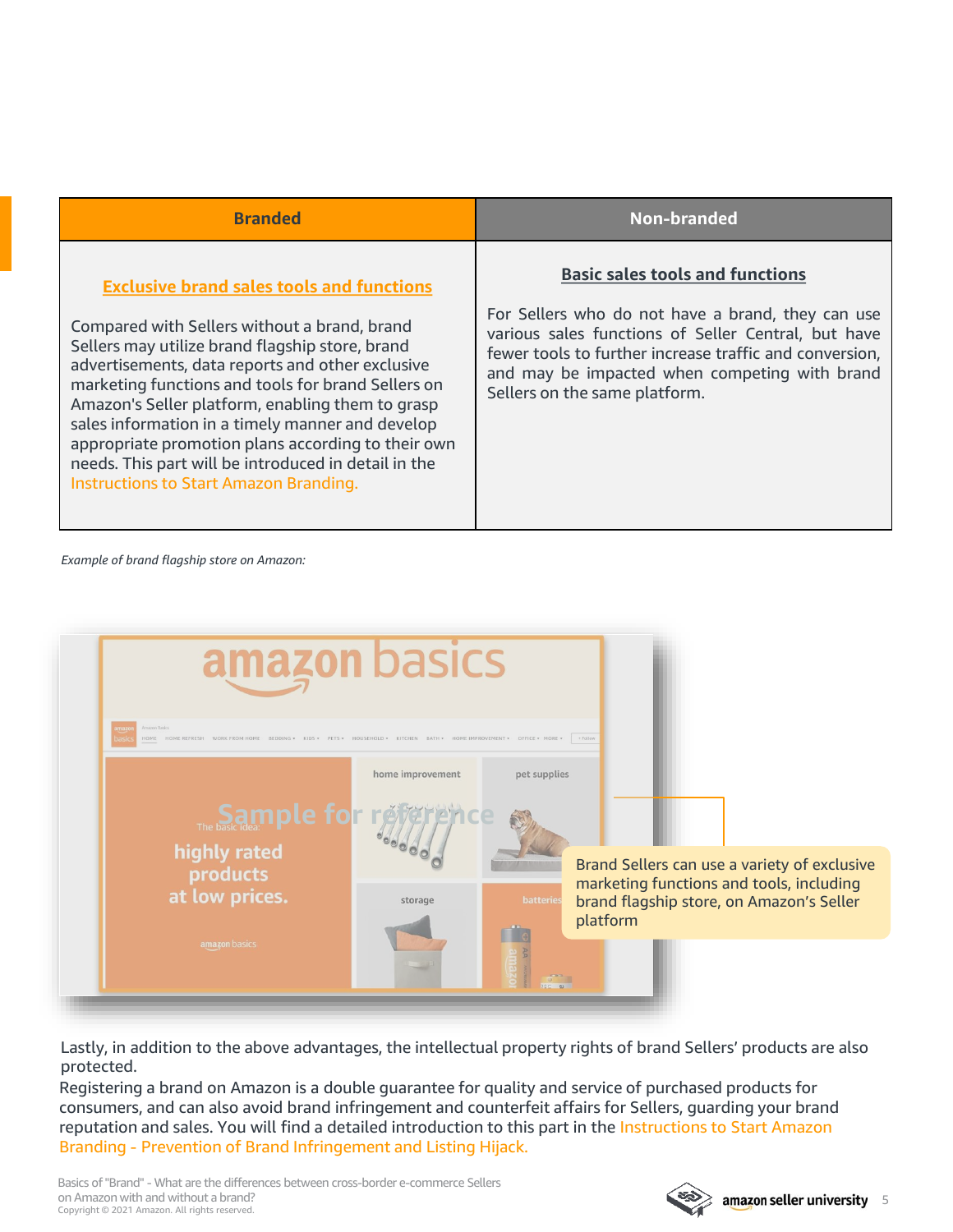# <span id="page-5-0"></span>**Related Topics**

#### **Basics of "Brand"**

- Importance of brands and how branding affects cross-border e-commerce
- What are the differences between cross-border e-commerce Sellers on Amazon with and without a brand?
- Trends and cases of local brands going global

**Paths**: Amazon Seller Central > Performance > Seller University > Search course name **Quick links:** Amazon Seller University [North America Stores](https://sellercentral.amazon.com/learn/ref=xx_su_dnav_xx?ref_=xx_swlang_head_xx&mons_sel_locale=en_US&languageSwitched=1), [Europe Stores](https://sellercentral.amazon.co.uk/learn/ref=xx_su_dnav_xx?ref_=xx_swlang_head_xx&mons_sel_locale=en_DE&languageSwitched=1), [Japan Store](https://sellercentral-japan.amazon.com/learn/ref=xx_su_dnav_xx?ref_=xx_swlang_head_xx&mons_sel_locale=en_JP&languageSwitched=1)

| <b>Seller University</b>                                 | Search<br>Q                                                                                                                         |                                                                                                         |  |
|----------------------------------------------------------|-------------------------------------------------------------------------------------------------------------------------------------|---------------------------------------------------------------------------------------------------------|--|
|                                                          | Home > Topic Exvential Courses for Global Seller > Build Your Brand 1.2 - Advantages of Operating a Brand on Amazon - Global Seller |                                                                                                         |  |
| <b>Browse topics</b>                                     | Build Your Brand 1.2 - Advantages of Operating a Brand on Amazon                                                                    | c Previous / Next a                                                                                     |  |
| △ Essential Courses for Global Seller                    | amazon seller university                                                                                                            | $\blacktriangle$<br>amazon global selling                                                               |  |
| Build Your Brand 1.1 - How Brands<br><b>Affect Sales</b> |                                                                                                                                     |                                                                                                         |  |
| Build Your Brand 1.2 - Advantages                        | <b>Basics of "Brand"</b>                                                                                                            |                                                                                                         |  |
| of Operating a Brand on Amazon                           | <b>Chapter 2</b>                                                                                                                    |                                                                                                         |  |
| Build Your Brand 1.3 - Trend of                          |                                                                                                                                     |                                                                                                         |  |
| <b>Chinese Brands Going Overseas</b>                     |                                                                                                                                     |                                                                                                         |  |
|                                                          |                                                                                                                                     |                                                                                                         |  |
|                                                          | View an:<br>English<br>中文<br>aning to<br>Tring Việt 아구어                                                                             |                                                                                                         |  |
|                                                          | Insight into the trends and success stories of Chinese B                                                                            |                                                                                                         |  |
|                                                          | Module<br>Build Your Brand 1.2 - Advantages of Operating a Brand on Amazon - Global Seller                                          | More Information                                                                                        |  |
|                                                          | What you'll learn:<br>Introduction to the operational differences between branded and non-branded Sellers and                       | . Essential Courses for<br>Global Seller Success<br>. Build Your Brand 1.1 - How<br>Brands Affect Salas |  |
|                                                          | understand how the Brand may lead to difference in sales.                                                                           | . Build Your Brand 1.3 -<br>Trend of Chinese Brands<br>Going Oversexs                                   |  |
|                                                          |                                                                                                                                     | Was this useful?                                                                                        |  |
|                                                          |                                                                                                                                     | $\times$<br>$\checkmark$                                                                                |  |
|                                                          |                                                                                                                                     |                                                                                                         |  |
|                                                          |                                                                                                                                     |                                                                                                         |  |

Learn more about Brands:

- To register a brand now, search "Start brand registry"
- To learn specific operations of Amazon branding, search "Brand marketing"